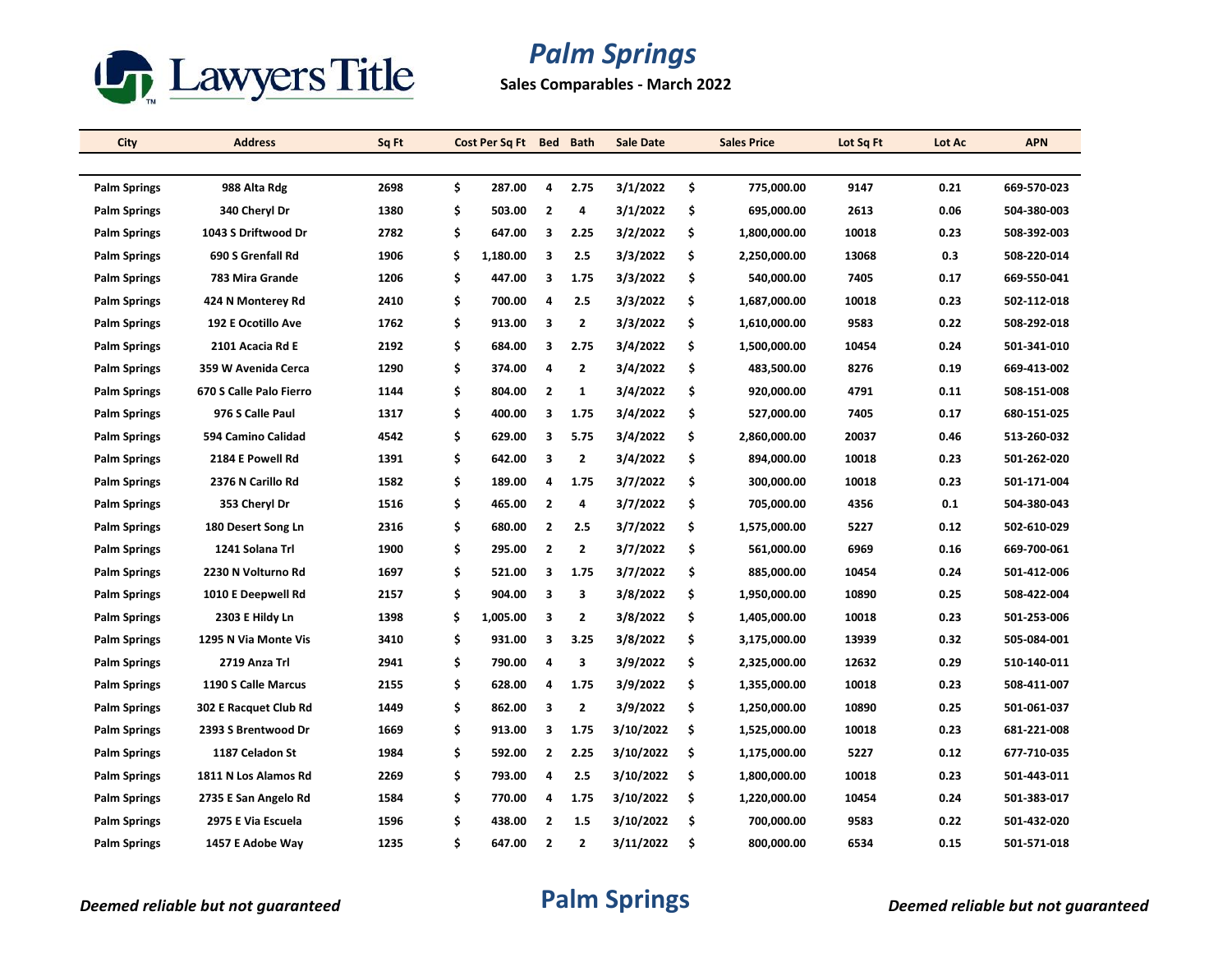

**Sales Comparables - March 2022**

| City                | <b>Address</b>           | Sq Ft | Cost Per Sq Ft Bed Bath |                |              | <b>Sale Date</b> |     | <b>Sales Price</b> | Lot Sq Ft | Lot Ac | <b>APN</b>  |
|---------------------|--------------------------|-------|-------------------------|----------------|--------------|------------------|-----|--------------------|-----------|--------|-------------|
|                     |                          |       |                         |                |              |                  |     |                    |           |        |             |
| <b>Palm Springs</b> | 2532 N Girasol Ave       | 2520  | \$<br>719.00            | 3              | 2.5          | 3/11/2022        | \$  | 1,812,000.00       | 10018     | 0.23   | 504-372-008 |
| <b>Palm Springs</b> | 448 W Hermosa Pl         | 2919  | \$<br>829.00            | 4              | 2.75         | 3/11/2022        | \$  | 2,420,000.00       | 13503     | 0.31   | 505-252-015 |
| <b>Palm Springs</b> | 622 S Highland Dr        | 1123  | \$<br>770.00            | $\mathbf{2}$   | $\mathbf{2}$ | 3/11/2022        | \$  | 865,000.00         | 10018     | 0.23   | 680-053-002 |
| <b>Palm Springs</b> | 3812 Mission Peak        | 1411  | \$<br>400.00            | 3              | 1.75         | 3/11/2022        | \$  | 565,000.00         | 5662      | 0.13   | 669-560-038 |
| <b>Palm Springs</b> | 3116 Arroyo Seco         | 4482  | \$<br>758.00            | 5              | 4.75         | 3/14/2022        | \$  | 3,400,000.00       | 19166     | 0.44   | 512-330-025 |
| <b>Palm Springs</b> | 240 Nw Cerritos Dr       | 1840  | \$<br>1,005.00          | 3              | 1.75         | 3/14/2022        | \$  | 1,850,000.00       | 11761     | 0.27   | 502-072-006 |
| <b>Palm Springs</b> | 4480 Laurana Ct          | 2060  | \$<br>582.00            | 3              | 2.25         | 3/14/2022        | \$  | 1,200,000.00       | 8712      | 0.2    | 677-730-026 |
| <b>Palm Springs</b> | 2029 Savanna Way         | 2748  | \$<br>259.00            | $\overline{2}$ | $\mathbf{2}$ | 3/14/2022        | \$  | 714,000.00         | 7840      | 0.18   | 669-600-029 |
| <b>Palm Springs</b> | 1502 Amelia Way          | 1717  | \$<br>669.00            | 4              | 2            | 3/15/2022        | \$  | 1,150,000.00       | 9147      | 0.21   | 501-181-062 |
| <b>Palm Springs</b> | 286 W Camino Alturas     | 2262  | \$<br>928.00            | 3              | 2.5          | 3/15/2022        | \$  | 2,100,000.00       | 10890     | 0.25   | 513-390-015 |
| <b>Palm Springs</b> | 2380 N Leonard Rd        | 2952  | \$<br>508.00            | 4              | 2.75         | 3/15/2022        | \$  | 1,500,000.00       | 22651     | 0.52   | 504-182-009 |
| <b>Palm Springs</b> | 4201 Odeon Ct            | 2318  | \$<br>623.00            | 4              | 7            | 3/15/2022        | \$  | 1,445,000.00       | 9583      | 0.22   | 677-720-039 |
| <b>Palm Springs</b> | 1272 Vista Sol           | 2517  | \$<br>303.00            | 4              | 2.75         | 3/15/2022        | \$  | 765,000.00         | 7405      | 0.17   | 669-650-022 |
| <b>Palm Springs</b> | 861 E Granvia Valmonte   | 4206  | \$<br>1,010.00          | 5              | 3.75         | 3/16/2022        | \$  | 4,250,000.00       | 16552     | 0.38   | 507-212-015 |
| <b>Palm Springs</b> | 3087 N Biskra Rd         | 1356  | \$<br>526.00            | $\overline{2}$ | 1.75         | 3/17/2022        | \$  | 714,000.00         | 10890     | 0.25   | 501-203-002 |
| <b>Palm Springs</b> | 247 W Stevens Rd         | 832   | \$<br>719.00            | $\mathbf{1}$   | 1            | 3/17/2022        | \$  | 599,000.00         | 1198      | 0.03   | 505-185-015 |
| <b>Palm Springs</b> | 1280 Celadon St          | 2561  | \$<br>544.00            | $\overline{2}$ | 2.25         | 3/18/2022        | \$  | 1,395,000.00       | 6534      | 0.15   | 677-710-023 |
| <b>Palm Springs</b> | 924 E San Lucas Rd       | 1502  | \$<br>985.00            | $\overline{2}$ | 1            | 3/18/2022        | \$  | 1,480,000.00       | 9583      | 0.22   | 508 251 018 |
| <b>Palm Springs</b> | 2132 E Terry Ln          | 2610  | \$<br>747.00            | $\overline{2}$ | 3            | 3/18/2022        | \$  | 1,950,000.00       | 16552     | 0.38   | 502-081-012 |
| <b>Palm Springs</b> | 645 N Monterey Rd        | 1200  | \$<br>1,212.00          | 3              | 1.75         | 3/21/2022        | \$  | 1,455,000.00       | 10454     | 0.24   | 507-373-004 |
| <b>Palm Springs</b> | 2905 N Puerta Del Sol    | 4743  | \$<br>463.00            | $\overline{7}$ | 6            | 3/21/2022        | \$  | 2,200,000.00       | 41382     | 0.95   | 504-114-005 |
| <b>Palm Springs</b> | 2312 Shannon Way         | 1717  | \$<br>421.00            | 4              | 2            | 3/21/2022        | \$  | 723,000.00         | 7405      | 0.17   | 501-181-051 |
| <b>Palm Springs</b> | 373 W Avenida Cerca      | 1284  | \$<br>369.00            | 4              | $\mathbf{2}$ | 3/22/2022        | \$  | 475,000.00         | 7840      | 0.18   | 669-396-008 |
| <b>Palm Springs</b> | 3475 E Avenida Fey Norte | 1775  | \$<br>845.00            | 4              | 2.75         | 3/22/2022        | \$  | 1,500,000.00       | 10454     | 0.24   | 677-234-008 |
| <b>Palm Springs</b> | 686 S Camino Real        | 1296  | \$<br>262.00            | 1              | 1.75         | 3/22/2022        | \$  | 340,000.00         | 7405      | 0.17   | 508-154-008 |
| <b>Palm Springs</b> | 3530 N Eastgate Rd       | 1676  | \$<br>632.00            | 3              | 1.75         | 3/22/2022        | \$  | 1,060,000.00       | 10018     | 0.23   | 669-357-022 |
| <b>Palm Springs</b> | 2123 E Belding Dr        | 1836  | \$<br>857.00            | 3              | 3.5          | 3/23/2022        | \$  | 1,575,000.00       | 10890     | 0.25   | 502-042-001 |
| <b>Palm Springs</b> | 980 N Buttonwillow Cir   | 1876  | \$<br>652.00            | 4              | 1.75         | 3/23/2022        | \$  | 1,225,000.00       | 11761     | 0.27   | 507-331-005 |
| <b>Palm Springs</b> | 1333 E Deepwell Rd       | 2547  | \$<br>608.00            | 3              | 2.5          | 3/23/2022        | \$. | 1,550,000.00       | 10018     | 0.23   | 508-446-001 |
| <b>Palm Springs</b> | 1710 Hot Springs Way     | 2825  | \$<br>247.00            | $\overline{2}$ | 2.5          | 3/23/2022        | \$  | 700,000.00         | 10018     | 0.23   | 669-620-041 |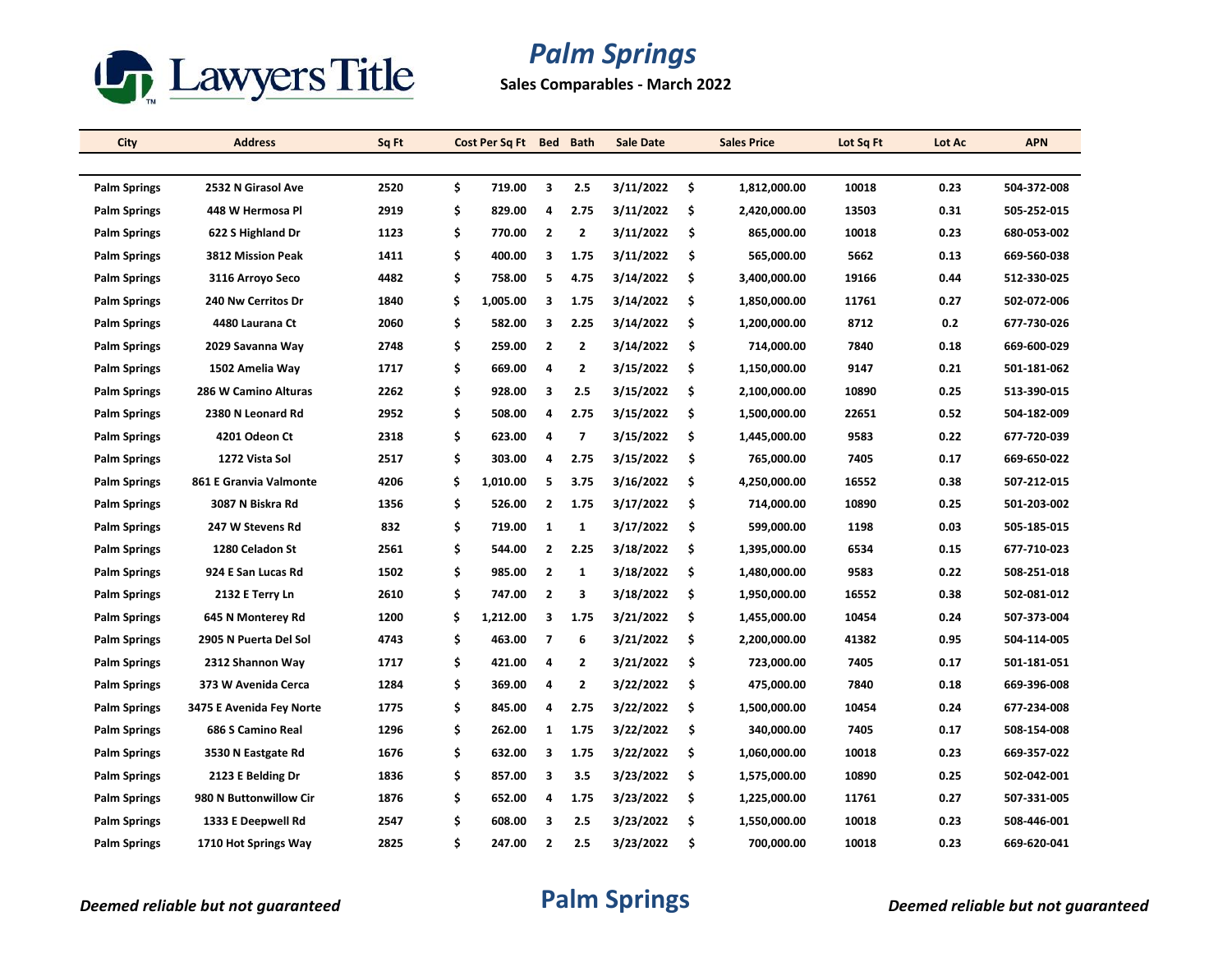

**Sales Comparables - March 2022**

| City                | <b>Address</b>           | Sq Ft | Cost Per Sq Ft | <b>Bed</b>              | <b>Bath</b>  | <b>Sale Date</b> |     | <b>Sales Price</b> | Lot Sq Ft | Lot Ac | <b>APN</b>  |
|---------------------|--------------------------|-------|----------------|-------------------------|--------------|------------------|-----|--------------------|-----------|--------|-------------|
|                     |                          |       |                |                         |              |                  |     |                    |           |        |             |
| <b>Palm Springs</b> | 837 E Alexander Way      | 1988  | \$<br>774.00   | 3                       | 2.75         | 3/24/2022        | \$  | 1,540,000.00       | 10454     | 0.24   | 501-130-009 |
| <b>Palm Springs</b> | 910 Arroyo Vista Dr      | 1216  | \$<br>723.00   | 3                       | 1.75         | 3/24/2022        | \$  | 880,000.00         | 6534      | 0.15   | 680-524-001 |
| <b>Palm Springs</b> | 3133 Barona Rd           | 3687  | \$<br>678.00   | 3                       | 2.5          | 3/24/2022        | \$  | 2,500,000.00       | 19166     | 0.44   | 512-190-033 |
| <b>Palm Springs</b> | 4461 Laurana Ct          | 2060  | \$<br>475.00   | 3                       | 2.25         | 3/24/2022        | \$  | 979,000.00         | 7405      | 0.17   | 677-730-024 |
| <b>Palm Springs</b> | 2605 E Verona Rd         | 2699  | \$<br>414.00   | 3                       | 3            | 3/24/2022        | \$  | 1,120,000.00       | 13939     | 0.32   | 501-362-002 |
| <b>Palm Springs</b> | 1283 E Del Mar Way       | 1792  | \$<br>418.00   | 3                       | 1.75         | 3/25/2022        | -\$ | 750,000.00         | 10018     | 0.23   | 501-530-021 |
| <b>Palm Springs</b> | 1622 E Mesquite Ave      | 2093  | \$<br>274.00   | 3                       | 2.75         | 3/25/2022        | \$  | 575,500.00         | 11325     | 0.26   | 508-282-015 |
| <b>Palm Springs</b> | 4318 E Mesquite Ave      | 1726  | \$<br>567.00   | 3                       | $\mathbf{2}$ | 3/25/2022        | \$  | 980,000.00         | 6534      | 0.15   | 680-151-043 |
| <b>Palm Springs</b> | 514 N Plaza Amigo        | 1452  | \$<br>1,036.00 | $\overline{2}$          | $\mathbf{1}$ | 3/25/2022        | \$  | 1,505,000.00       | 6098      | 0.14   | 507-292-013 |
| <b>Palm Springs</b> | 2494 N Via Monte Vis     | 2713  | \$<br>551.00   | 3                       | 2.25         | 3/25/2022        | \$  | 1,495,000.00       | 13939     | 0.32   | 504-222-007 |
| <b>Palm Springs</b> | 3076 Arroyo Seco         | 4874  | \$<br>636.00   | 4                       | 4            | 3/28/2022        | \$  | 3,100,000.00       | 14810     | 0.34   | 512-340-001 |
| <b>Palm Springs</b> | 1057 E Buena Vista Dr    | 1874  | \$<br>599.00   | 3                       | 2.5          | 3/28/2022        | \$  | 1,123,000.00       | 10018     | 0.23   | 507-223-003 |
| <b>Palm Springs</b> | 4013 E Calle San Antonio | 1059  | \$<br>627.00   | 3                       | $\mathbf{1}$ | 3/28/2022        | \$  | 665,000.00         | 6534      | 0.15   | 680-134-005 |
| <b>Palm Springs</b> | 748 Mira Grande          | 1835  | \$<br>346.00   | 3                       | 1.75         | 3/28/2022        | \$  | 635,000.00         | 7405      | 0.17   | 669-560-052 |
| <b>Palm Springs</b> | 930 E Chia Rd            | 1232  | \$<br>850.00   | $\overline{2}$          | $\mathbf{2}$ | 3/29/2022        | \$  | 1,048,000.00       | 10018     | 0.23   | 507-054-007 |
| <b>Palm Springs</b> | 3586 Date Palm Trl       | 2288  | \$<br>286.00   | $\mathbf{2}$            | $\mathbf{2}$ | 3/29/2022        | \$  | 655,000.00         | 8276      | 0.19   | 669-690-016 |
| <b>Palm Springs</b> | 1411 E Deepwell Rd       | 3427  | \$<br>875.00   | $\overline{2}$          | 3.5          | 3/29/2022        | \$  | 3,000,000.00       | 10018     | 0.23   | 508-446-004 |
| <b>Palm Springs</b> | 171 Desert Song Ln       | 2316  | \$<br>690.00   | 3                       | 2.5          | 3/29/2022        | \$  | 1,600,000.00       | 4791      | 0.11   | 502-600-041 |
| <b>Palm Springs</b> | 1109 Vista Sol           | 2107  | \$<br>320.00   | 4                       | 2.5          | 3/29/2022        | \$  | 675,000.00         | 6534      | 0.15   | 669-640-045 |
| <b>Palm Springs</b> | 2053 S Brentwood Dr      | 2014  | \$<br>772.00   | 3                       | 2.5          | 3/30/2022        | \$  | 1,555,000.00       | 11325     | 0.26   | 681-182-016 |
| <b>Palm Springs</b> | 2453 S Brentwood Dr      | 1829  | \$<br>820.00   | $\overline{\mathbf{3}}$ | 2.5          | 3/30/2022        | \$  | 1,500,000.00       | 10454     | 0.24   | 681-221-010 |
| <b>Palm Springs</b> | 989 S Calle Paul         | 1963  | \$<br>201.00   | 3                       | 1.75         | 3/30/2022        | \$  | 395,000.00         | 7405      | 0.17   | 680-152-010 |
| <b>Palm Springs</b> | 1123 Celadon St          | 2068  | \$<br>556.00   | $\overline{2}$          | 2.25         | 3/30/2022        | \$  | 1,150,000.00       | 6098      | 0.14   | 677-710-042 |
| <b>Palm Springs</b> | 22471 Fawnridge Dr       | 1260  | \$<br>182.00   | 3                       | 1.75         | 3/30/2022        | \$  | 230,000.00         | 7840      | 0.18   | 669-203-013 |
| <b>Palm Springs</b> | 790 W Gateway Dr         | 1248  | \$<br>464.00   | 3                       | 1.75         | 3/30/2022        | \$  | 580,000.00         | 10018     | 0.23   | 669-364-002 |
| <b>Palm Springs</b> | 3187 E Ventura Rd        | 1584  | \$<br>820.00   | 4                       | 1.75         | 3/30/2022        | \$  | 1,300,000.00       | 9147      | 0.21   | 501-425-002 |
| <b>Palm Springs</b> | 1123 N Via Monte Vis     | 2145  | \$<br>699.00   | 4                       | 3            | 3/30/2022        | \$  | 1,500,000.00       | 13939     | 0.32   | 505-094-002 |
| <b>Palm Springs</b> | 2716 Anza Trl            | 1508  | \$<br>762.00   | 4                       | 1.75         | 3/31/2022        | \$  | 1,150,000.00       | 10018     | 0.23   | 510-130-020 |
| <b>Palm Springs</b> | 939 Bernardi Ln          | 2517  | \$<br>655.00   | 3                       | 2.5          | 3/31/2022        | \$. | 1,650,000.00       | 6969      | 0.16   | 677-680-043 |
| <b>Palm Springs</b> | 608 N Farrell Dr         | 1360  | \$<br>485.00   | $\overline{2}$          | 1.75         | 3/31/2022        | \$  | 660,000.00         | 11761     | 0.27   | 507-371-019 |